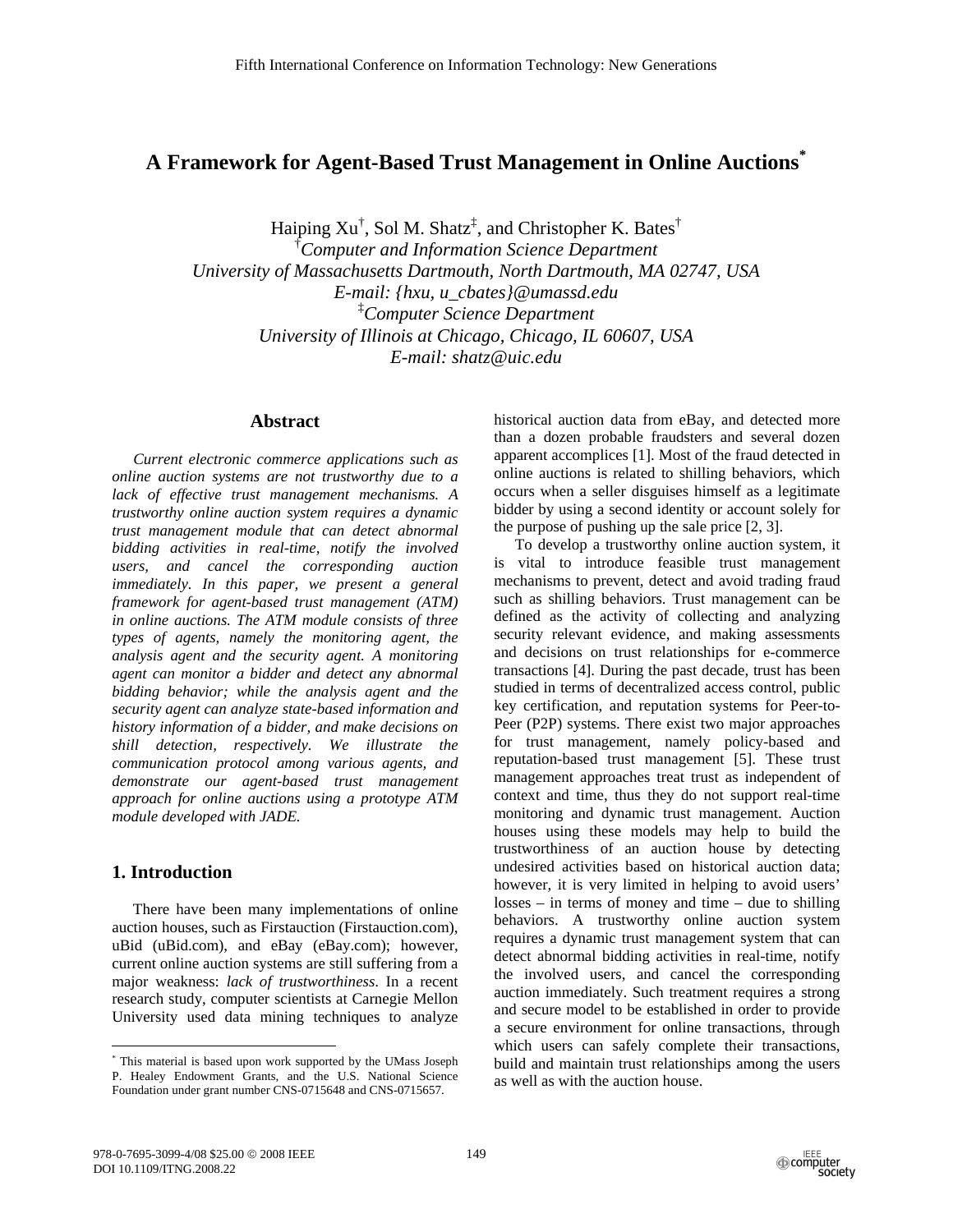In order to develop an effective dynamic trust management model for online auction systems, the behaviors and the current state of the trustee (i.e., the users) must be considered. In our approach, we use an agent-based trust management (ATM) module to monitor, analyze and detect shill bidders dynamically. The ATM module consists of three types of agents, namely the monitoring agent, the analysis agent and the security agent. A security agent can dispatch a number of monitoring agents to detect suspicious users; meanwhile, an analysis agent can analyze users' bidding behaviors using real-time auction data and historical information. Based on the analytical results, the security agent can decide on whether a suspicious shill is an actual shill, and may send a request to an auction agent to cancel the involved auction.

# **2. Related work**

Trust management using reputation models are based on prior history of users and/or feedback gathered from other entities. Shmatikov and Talcott proposed a formal model that precisely defined the notion of reputation, and can be used to reason about trust [6]. Based on the license-based digital rights language, they used licenses to formalize both "good" and "bad" behaviors, which specify obligations and forbidden actions, respectively. Selcuk and his colleagues proposed a reputation based trust management protocol for P2P networks, where users rate the reliability of other parties, and share this information with their peers [7]. Recently, reputation based trust management has been applied to sensor networks. For example, Ganeriwal and Srivastava proposed a reputation-based framework for sensor networks (RFSN), which allows development of a community of trustworthy sensor nodes based on their behaviors, and can maintain the reputation for sensor nodes and evaluate their trustworthiness [8].

Trust and reputation management has been a promising approach to building trustworthiness in networked systems. However, many reputation models suffered from a major drawback – there is no effective mechanism to prevent users from giving false information when making a recommendation. In addition, this approach fails to evaluate the trustworthiness of new users or those who have not yet received enough reputation feedback. As a result, reputation based trust management models are usually *not* sufficient to ensure the trustworthiness of a system. On the other hand, policy-based trust relies on trusted certification authorities (CA) and signed certificates as well as access control policies to determine whether a requester is trusted or should not be allowed to access a

certain resource [5]. Declarative policy rules are well suitable for specifying access control conditions for access permissions to certain resources. Policy languages such as REFEREE [9] and KeyNote [10] can support authorizing the trustee automatically by determining whether certain credentials are sufficient for performing a certain action or accessing a certain resource. At the authentication level, trust is bound to a certain identity or membership, which is not changeable during a period of time. The focus of such an approach is on credential matching policy. However, no research has yet emerged for updating the level of trust based on evidence of actual behaviors in real-time [11]. In some recent work, Bonatti and his colleagues proposed an integrated trust management framework that combines rule-based and credentialbased trust, which is capable of addressing the complexity and the variety of semantic web scenarios with both structured organizational environments and unstructured user communities [5]. Most of the existing work on trust management emphasized defining static mechanisms or algorithms to calculate users' trustworthiness value. The evolution of trust has been seldom discussed in detail in practical contexts due to the difficulty in reconfiguring the trust management model based on newly acquired evidence [11]. In contrast, we propose an agent-based trust management (ATM) module that facilitates real-time trust re-evaluation by updating user roles and access permissions dynamically. As a result, our approach provides a better foundation towards building a trustworthy networked system. In this paper, we introduce our ATM module in the context of online auction systems, which require strong trustworthiness of the auction house with true and timely evaluation of users' bidding activities. The approach presented in this paper is based on our previous work for real-time trust management in agent-based online auction systems [12]; however, our previous trust management model only consists of a security agent that is responsible for all tasks of shill detection, which is *not* scalable when the number of users increases dramatically. To solve this problem, in this paper, we define the ATM module as a multi-agent system. In order to efficiently detect shill bidders, monitoring agents can run concurrently and use real-time auction data to search for shill suspects based on patterns of shilling behaviors. When a shill suspect is detected, the security agent and the analysis agent can use available user information and auction data to verify whether the shill suspect is an actual shill. Furthermore, unlike our previous work, the ATM module introduced in this paper is a generic module that can be applied in both agent-based online auction systems and conventional online auction houses such as eBay and Yahoo!Auctions.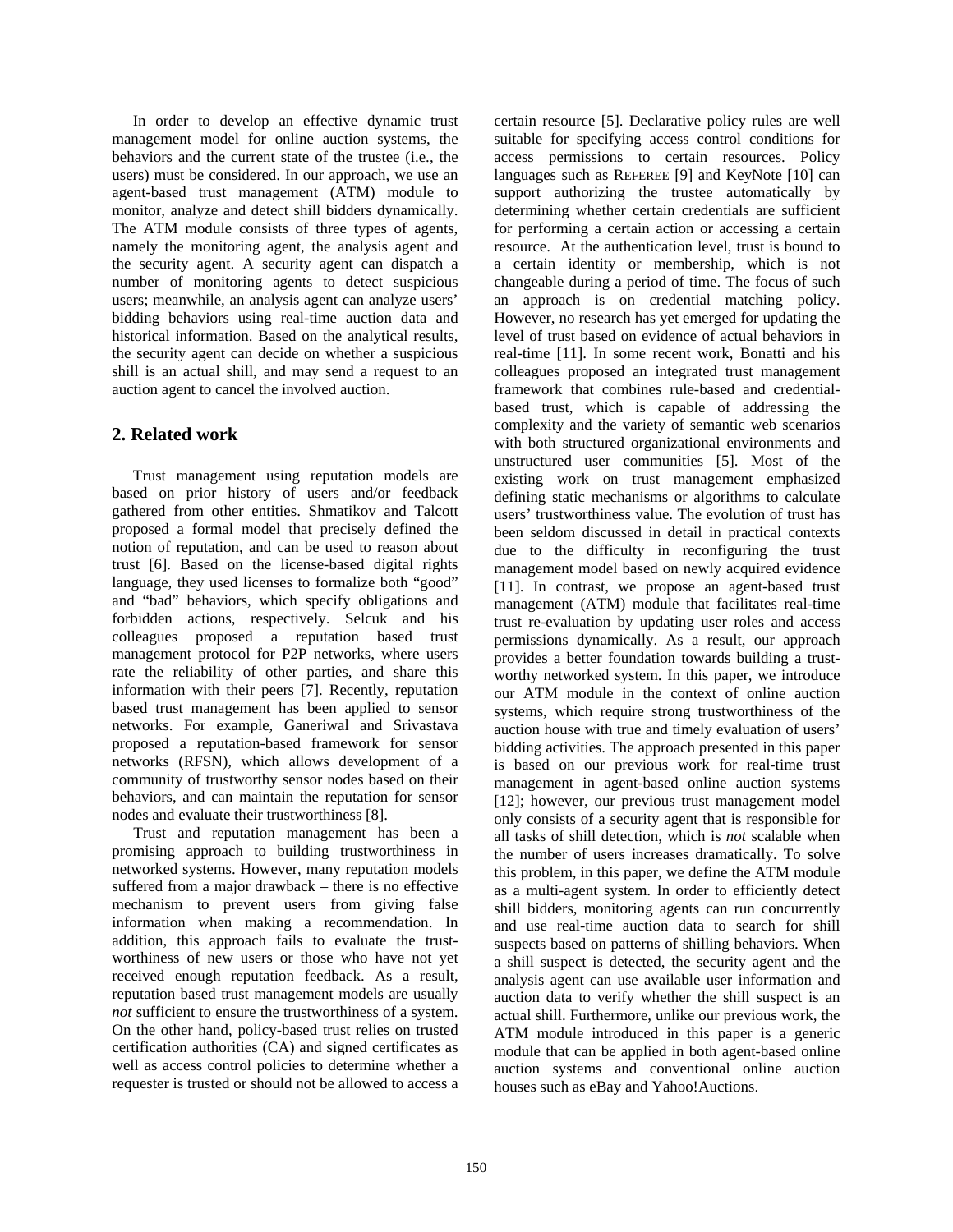### **3. Agent-based trust management**

# **3.1. Trustworthy online auction house**

A multi-agent system (MAS) consists of a number of software agents that can work autonomously, but need to coordinate with each other to accomplish tasks and missions. Each agent is built with enough capability to work independently. The coordination model based on asynchronous message passing among agents provides a uniform interface for their interaction; while the mechanism of storing and routing messages enhances the fault tolerance capability of the whole system. Figure 1 is an overview of an agentbased trustworthy online auction house. The auction house is a multi-agent system, which consists of a main agent, an agent-based trust management (ATM) module, and a number of auction agents. The main agent manages the auction house and provides an interface for the auction house administrator to manipulate and monitor the auction house. The main agent is responsible for initializing the ATM module and generating an auction agent for each auction started. A user or a bidder can join one or more than one auction at the same time, and put in bids on auctioned items concurrently. All auction data is stored in a local or remote auction database.

The agent-based trust management (ATM) module in an auction house is the key component for maintaining trustworthiness of the online auction system. The major tasks of the ATM are to detect shills and update the trust levels of the shill bidders. When a shill bidder is detected, the ATM informs the responsible auction agents, and the auction agents will then notify all involved users and cancel the corresponding auctions immediately.



**Figure 1. A trustworthy online auction house**

Note that the trust level of a user is defined based on a user's role level as described in Section 3.2. In addition to downgrading the trust level of a user when such a user is detected as a shill, the ATM can also upgrade the trust level of a user when there is sufficient evidence showing that the user is a trusted one.

#### **3.2. Agent-based trust management module**

Figure 2 shows the general architecture of the agent-based trust management (ATM) module for online auction systems, which consists of three types of agents, i.e., the security agent, the analysis agent and the monitoring agent. From Figure 2, we can see that before a user can start trading in an auction, she must first be authenticated to get the initial pass. The authentication process is based on the user's credential as well as her user name and password. After the authentication process is completed, the authorization process starts. In our ATM module, we adopt the rolebased access control (RBAC) mechanism to effectively



**Figure 2. Agent-based trust management (ATM) module**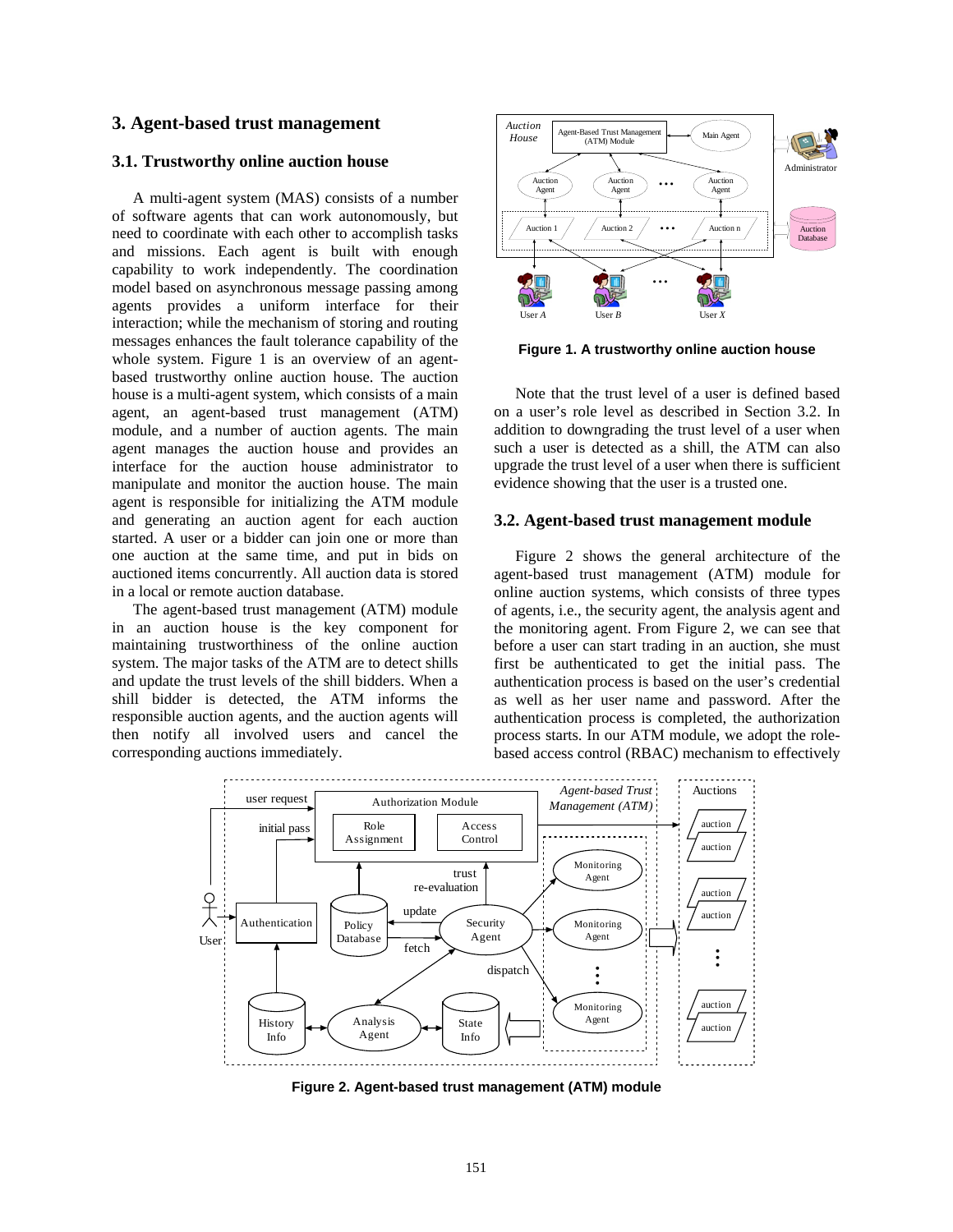deploy user authorization and access rights. The RBAC model has been proposed as one of the most effective solutions to providing security features in different distributed computing infrastructure [13]. In an RBAC model, users are assigned roles with permissions, which are access modes that can be exercised on a particular object or service in the system. RBAC ensures that only authorized users are given access to certain data or resources. Most of the RBAC models follow the same basic structure of subject, role and privilege. However, in a more sophisticated role-based access control model, access decisions for an application depend on the combination of a user's credential, the context, the system state, and other factors such as relationship, time and location. The RBAC mechanism adopted in our ATM module not only depends on a user's identity and credential, but also depends on the user's current state and the user's history information. In the ATM module, we can define certain policy rules that specify and update a user's access right to online auctions with certain permissions (restrictions) based on the user's previous and current states. Thus, our role-based access control approach defines a *stateful* mechanism.

Similar to the trust management module introduced in our previous work [12], the *Authorization Module* in the ATM consists of two major components, namely the *Role Assignment* module and the *Access Control* module. The *Role Assignment* module is used to assign a user a role to participate in online auctions. For example, a "Seller" role allows a user to sell auction items, while a "Bidder" role allows a user to submit bids on an auctioned item. The trust levels of a user are defined by the sub-role classes that the user belongs to. For example, we categorize a "Bidder" role into five different types of sub-roles, i.e., "MostTrustedBidder," "TrustedBidder," "NeutralBidder," "UntrustedBidder," and "MostUntrustedBidder". A "Seller" role is also categorized into 5 sub-roles in a similar way. The role assignment is supported by the *Policy Database*, which contains two types of policies: policies for role assignment, called *RA-Policy*, and policies for rolebased access control, called *AC-Policy*. Table 1 lists two examples of *RA-Policy*, which are written in the policy language PROTUNE [5].

In Table 1, the RA-Policy *A* says that if a requester is a new user, and the request type is "buy", then the requester will be assigned a role of "NeutralBidder." Most of the known auction systems today use static role assignment for users. However, static role assignment is not suitable for real-time trust management since trust is dynamic by nature and may change at runtime. In our approach, a user's role is dynamic and can be re-assigned at runtime based on the security agent's view as well as newly captured

evidence. In Table 1, the RA-Policy *B* shows that a requester's role can be changed from "NeutralBidder" to "UnTrustedBidder," if the requester's current shilling score is no less than 0.6, and during a month, the requester's reputation score is no more than 0.7. From the above examples, we can see that the *Role Assignment* module assigns a role to a requester based on various factors, such as the type of request from the user, current role assignment, current shilling score and reputation score, as well as historical information about the user.

**Table 1. Examples of RA-Policy**

| RA-Policy: A                                                                                                                                                                                                   |
|----------------------------------------------------------------------------------------------------------------------------------------------------------------------------------------------------------------|
| assignRole(Requester, NeutralBidder) $\leftarrow$<br>newUser(Rquester),<br>requestType(Requester, buy).                                                                                                        |
| RA-Policy: B                                                                                                                                                                                                   |
| changeRole(Requester, UnTrustedBidder) $\leftarrow$<br>currentRole(Requester, NeutralBidder),<br>shillingScore(Requester, X, current), $X \ge 0.6$ ,<br>reputationScore(Requester, Y, oneMonth), $Y \le 0.7$ . |
| <b>Table 2. Examples of AC-Policy</b>                                                                                                                                                                          |

| AC-Policy: A                                          |
|-------------------------------------------------------|
| allow(Requester, Bid) $\leftarrow$                    |
| ¬newUser(Rquester),                                   |
| currentRole(Requester, TrustedBidder),                |
| shillingScore(Requester, X, current), $X \le 0.3$ ,   |
| reputationScore(Requester, Y, current), $Y \ge 0.6$ . |
| AC-Policy: B                                          |
| disallow(Requester, Bid, oneWeek) $\leftarrow$        |
| ¬newUser(Rquester),                                   |
| currentRole(Requester, UnTrustedBidder),              |
| shillingScore(Requester, X, current), $X \ge 0.6$ ,   |
| reputationScore(Requester, Y, current), $Y \le 0.7$ . |

Once the role assignment (or role re-assignment) process is done, the *Access Control* module will be invoked. Similarly, the *Access Control* mechanism is also supported by the *Policy Database*, which stores a set of *AC-Policy*. Table 2 lists two examples of such policies. AC-Policy *A* says that a requester is allowed to bid if the requester is not a new user, its current role is "TrustedBidder," its current shilling score is no more than 0.3, and its current reputation score is no less than 0.6. Note that if a requester is a new user, she is always allowed to bid as long as she has passed the authentication process. Similarly, AC-Policy *B* says that if a requester with an "UnTrustedBidder" role has a current shilling score of no less than 0.6, and a current reputation score of no more than 0.7, then the requester shall be disallowed to bid in any auctions for a week. In the above examples, the threshold values for the variables are initially subjectively determined by the auction house administrator, but they can be improved and updated at runtime by the security agent that has a learning capability.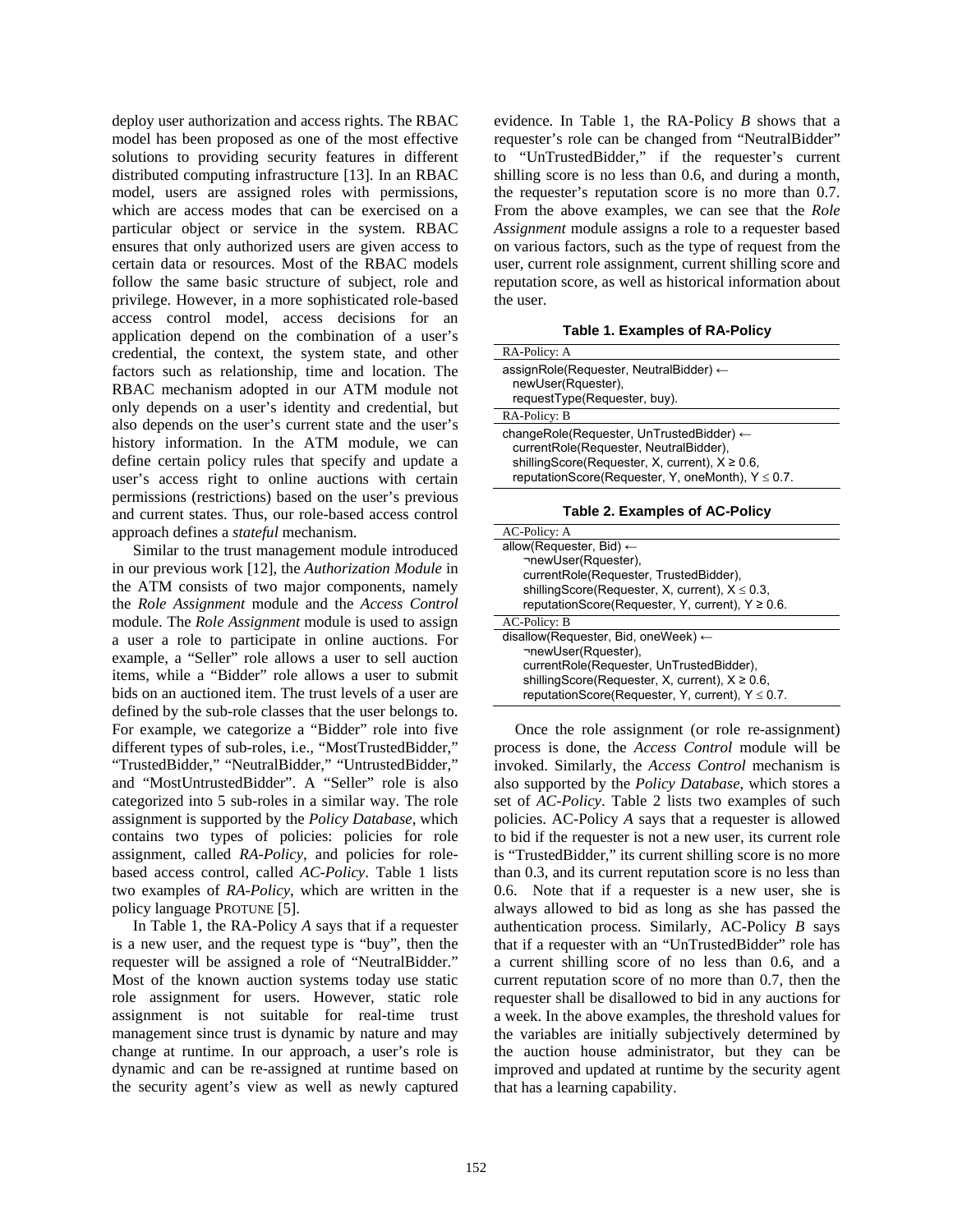The security agent is responsible for updating the policy database, providing trust related information, and reasoning about role-based authorization. One of the challenging tasks in developing the security agent is to define a security agent inference model, which deals with incomplete information and uncertainty in online auctions. To derive reasonable trust values of a user, the security agent may need to "make a guess" about a user's objectives and the user's real intention. For example, a user who is detected as a suspicious shill may have no intention at all to be a shill. In this case, the security agent should conclude the user as a normal bidder. Thus, how to define an effective user's intention model becomes a very important issue.

Reasoning under uncertainty has been one of the major topics of our ongoing research for this project. Further details on this topic are outside the scope of focus for this paper. Other information, such as a user's shilling score and reputation score, are calculated by the analysis agent. Although it is not straightforward to design efficient algorithms that support analysis of real-time auction data, we have demonstrate some preliminary results of calculating shilling score using modeling checking techniques [14]. The reputation score of a user can be calculated as an accumulated value of the ratings or feedback from other users. The major responsibility of a monitoring agent is to detect shill suspects by matching bidding activities with shilling patterns. The monitoring agent can inform the security agent about the shill suspect in order to verify if it is an actual shill. To detect shill suspects, the monitoring agent needs to access real-time auction data that is captured by auction agents. When an auction takes place on a different machine from the one where the monitoring agent resides, the monitoring agent can migrate from its local host to a remote host. When the monitoring agent completes its task, it sends back the needed information to the *State Info* database (as shown in Figure 2). In addition to the real-time auction data, the *State Info* database also stores the latest state information about a user, e.g., a user's current role assignment, current access permissions, current shilling score and reputation score. On the other hand, the *History Info* database (as shown in Figure 2) stores prior information (e.g., a user's previous reputation scores) about a user. When the security agent makes a decision, for example to change a user's role assignment, the security agent will notify the analysis agent to update the *History Info* database. The *History Info* database also serves as a knowledge base for analysis purposes. For example, when the security agent learns a new bidding pattern, it will pass such information to the analysis agent. The analysis agent will then check the consistency of the newly derived pattern with existing bidding patterns stored in the

database. If there are no conflicts, the new bidding pattern will be added into the *History Info* database for future reference.

#### **3.3. Agent communication in ATM module**

Software agents typically use asynchronous message passing for agent communication. One of the major agent communication standards is called FIPA-ACL (Foundation for Intelligent, Physical Agents – Agent Communication Language). FIPA-ACL is grounded in speech act theory, which states that messages represent actions or communicative acts – also known as speech acts or performatives [15]. FIPA-ACL defines a set of 22 communicative acts, such as inform, request, agree, not understood, and refuse. In Figure 3, we use the UML sequence diagram to illustrate the communication protocol for shill detection among various agents, namely the security agent (SecurAgent), the analysis agent (AnalyAgent), the monitoring agent (MonAgent), and the auction agent (AucAgent).



**Figure 3. Interaction protocol for shill detection** 

From the diagram, we can see that the monitoring agent first informs the security agent about a suspicious shill, say bidding agent *B*1. Upon receiving this message, the security agent requests analytical data, such as shilling score and reputation score of B1, from the analysis agent. After analyzing the auction data as well as the history information of *B*1, the analysis agent informs the security agent about the analytical results. When the security agent receives the analytical data, it verifies if the suspicious shill is an actual shill. In case the security agent will not be able to make such a decision, it will request more evidence from the monitoring agent. In this case, steps 1-3 of the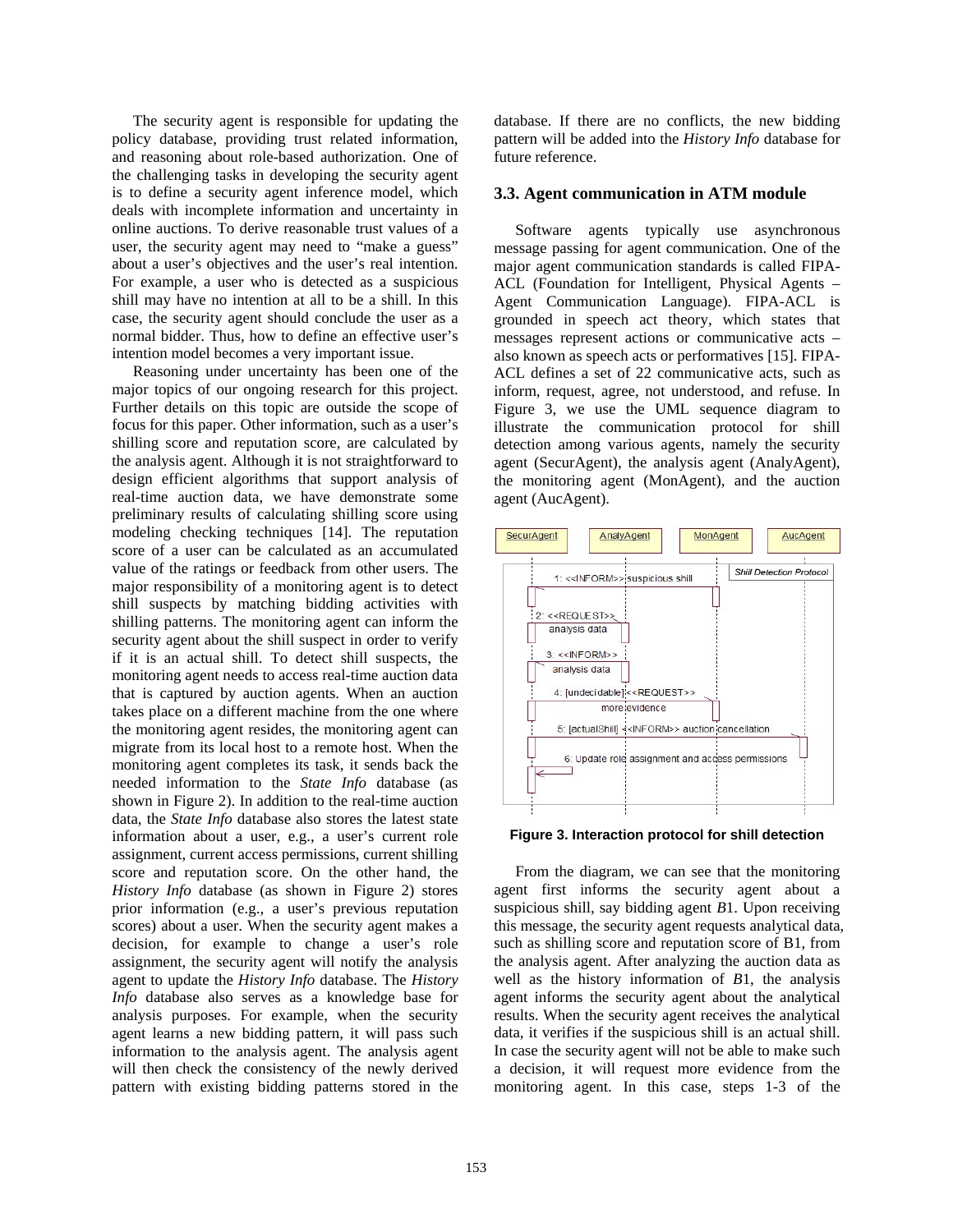communication protocol must be repeated (for simplicity, we did not show the loop in Figure 3). When an actual shill is detected, the security agent informs the involved auction agent to cancel the affected auction, and it also updates the role assignment and access permissions of the shill bidder.

Note that although we show only one monitoring agent and one auction agent in Figure 3, the security agent can communicate with multiple monitoring agents and auctions agents concurrently. Furthermore, it is also possible that a shill bidder is detected for his concurrent shilling behaviors in multiple auctions. In this case, more than one auction needs to be canceled.

## **4. Prototyping the ATM module**

To illustrate that various agents from the agentbased trust management module can effectively communicate with each other using FIPA-ACL based interaction protocols, we developed a prototype ATM module using JADE (Java Agent DEvelopment framework) [15]. The JADE framework facilitates the development of complete agent-based applications by means of a run-time environment implementing the life-cycle support features required by software agents. JADE is fully compliant with the FIPA-ACL specification. An example of an FIPA-ACL message can be illustrated as follows.

```
(INFORM 
:sender (agent-identifier :name MonAgent-2
```

```
 @PT502989:1099/JADE :addresses 
(sequence http://192.168.1.100:7778/acc)) 
:receiver (set (agent-identifier :name 
SecurAgent@PT502989:1099/JADE :addresses 
(sequence http://192.168.1.100:7778/acc))) 
:content "Suspicious shill B2 detected!" 
:language "Plain English" 
:ontology "Online Auctions" 
:protocol "shill Detection Protocol" 
:conversation-id inform-shill-suspects)
```
The above message is sent by monitoring agent *MonAgent-2*, which informs the security agent *SecurAgent* that the bidder *B*2 is a suspicious shill. Upon receiving this message, the security agent will be responsible for verifying if the shill suspect *B*2 is an actual shill. Figure 4 shows the interface of the security agent *SecurAgent* for ATM. In our example, we have set up two concurrent auctions *A*1 and *A*2, which are managed by two auction agents *AucAgent-1* and *AucAgent-2*, respectively. We have also arranged three bidders, *B*1, *B*2 and *B*3, whose current roles are "TrustedBidder," "NeutralBidder," and "MostTrusted-Bidder," respectively.

From Figure 4, we can see that the security agent first dispatches three monitoring agents, *MonAgent-1*,

*MonAgent-2*, and *MonAgent-3*, to monitor the three bidders *B*1, *B*2, and *B*3 by watching their bidding activities at runtime. When the bidding activities of a bidder match with a predefined shilling pattern, the corresponding monitoring agent will immediately inform the security agent that the bidder is a suspicious shill. In our demonstration example, the monitoring agent *MonAgent-2* detects that *B*2 is a suspicious shill, and it sends an INFORM message to the security agent immediately for further analyses. When the security agent receives this message, it sends a REQUEST message to the analysis agent *AnalyAgent* for the analytical data associated with bidder *B*2. By analyzing *B*2's state information and history information, the analysis agent calculates the reputation score and shilling score for bidder *B*2, and sends the analytical results as an INFORM message to the security agent. Based on *B*2's current role assignment and the reputation and shilling score, the security agent uses its reasoning mechanism and concludes that the bidder *B*2 is an actual shill. Since bidder *B*2 showed his shilling behavior in auction *A*1, auction *A*1 must be cancelled in order to protect the interests of other bidders who are also involved in auction *A*1. The security agent notifies the auction agent *AucAgent-1* about the auction cancellation, and the auction agent confirms that it received this notice and will notify all involved bidders about the auction cancellation.

|                                                                                                  | Security Agent Console                                                                                                                                                                                                                                                                                                                                                                                                                                                                                                                                                                                                                                                                                                                                                                                                                                                                                                                                                                                                                                                                                               |  |
|--------------------------------------------------------------------------------------------------|----------------------------------------------------------------------------------------------------------------------------------------------------------------------------------------------------------------------------------------------------------------------------------------------------------------------------------------------------------------------------------------------------------------------------------------------------------------------------------------------------------------------------------------------------------------------------------------------------------------------------------------------------------------------------------------------------------------------------------------------------------------------------------------------------------------------------------------------------------------------------------------------------------------------------------------------------------------------------------------------------------------------------------------------------------------------------------------------------------------------|--|
| File Edit Run<br><b>Tool</b>                                                                     |                                                                                                                                                                                                                                                                                                                                                                                                                                                                                                                                                                                                                                                                                                                                                                                                                                                                                                                                                                                                                                                                                                                      |  |
| Security Agent (ID: SecurAgent@PT502989:1099/JADE)                                               |                                                                                                                                                                                                                                                                                                                                                                                                                                                                                                                                                                                                                                                                                                                                                                                                                                                                                                                                                                                                                                                                                                                      |  |
| <b>Agent List</b>                                                                                | <b>Current Log</b>                                                                                                                                                                                                                                                                                                                                                                                                                                                                                                                                                                                                                                                                                                                                                                                                                                                                                                                                                                                                                                                                                                   |  |
| SecurAgent<br>AnalyAgent<br>S AucAgent-1<br>AucAgent-2<br>MonAgent-1<br>MonAgent-2<br>MonAgent-3 | Hello! Security agent SecurAgent@PT502989:1099/JADE is ready.<br>SecurAgent: Create monitoring agent MonAgent-1 to monitor bidder B1.<br>SecurAgent: Create monitoring agent MonAgent-2 to monitor bidder B2.<br>SecurAgent: Create monitoring agent MonAgent-3 to monitor bidder B3.<br>SecurAgent: Current role assignment for bidder B1, B2 and B3:<br>B1 (TrustedBidder), B2 (NeutralBidder), B3 (MostTrustedBidder).<br>MonAgent-2 (to SecurAgent): Suspicious shill detected -- B2 is suspicious!<br>SecurAgent (to AnalyAgent): Please provide analysis data for bidder B2.<br>AnalyAgent (to SecurAgent): B2's reputationScore = 0.5, shillingScore = 0.7<br>SecurAgent: Decision making on actual shill detection. Please wait<br>SecurAgent: Actual shill detected -- B2 is a shill bidder!<br>SecurAgent (to AucAgent-1): Auction A1 must be cancelled!<br>AucAgent-1 (to SecurAgent): Confirmed! Will notify all involved users in A1.<br>SecurAgent: Update role assignment for B2 (NeutralBidder --> UnTrustedBidder).<br>SecurAgent: Update access permission for B2 (disallow B2 to bid for a week). |  |

**Figure 4. Security agent interface for ATM** 

Figure 5 shows the actual messages passed among various agents in ATM module. The messages are captured by a special agent called *sniffer* agent, provided by the JADE framework for debugging and documenting conversations between agents. Our demonstration example shows that agents defined in our ATM module can properly communicate with each other using standard FIPA-ACL communicative acts.